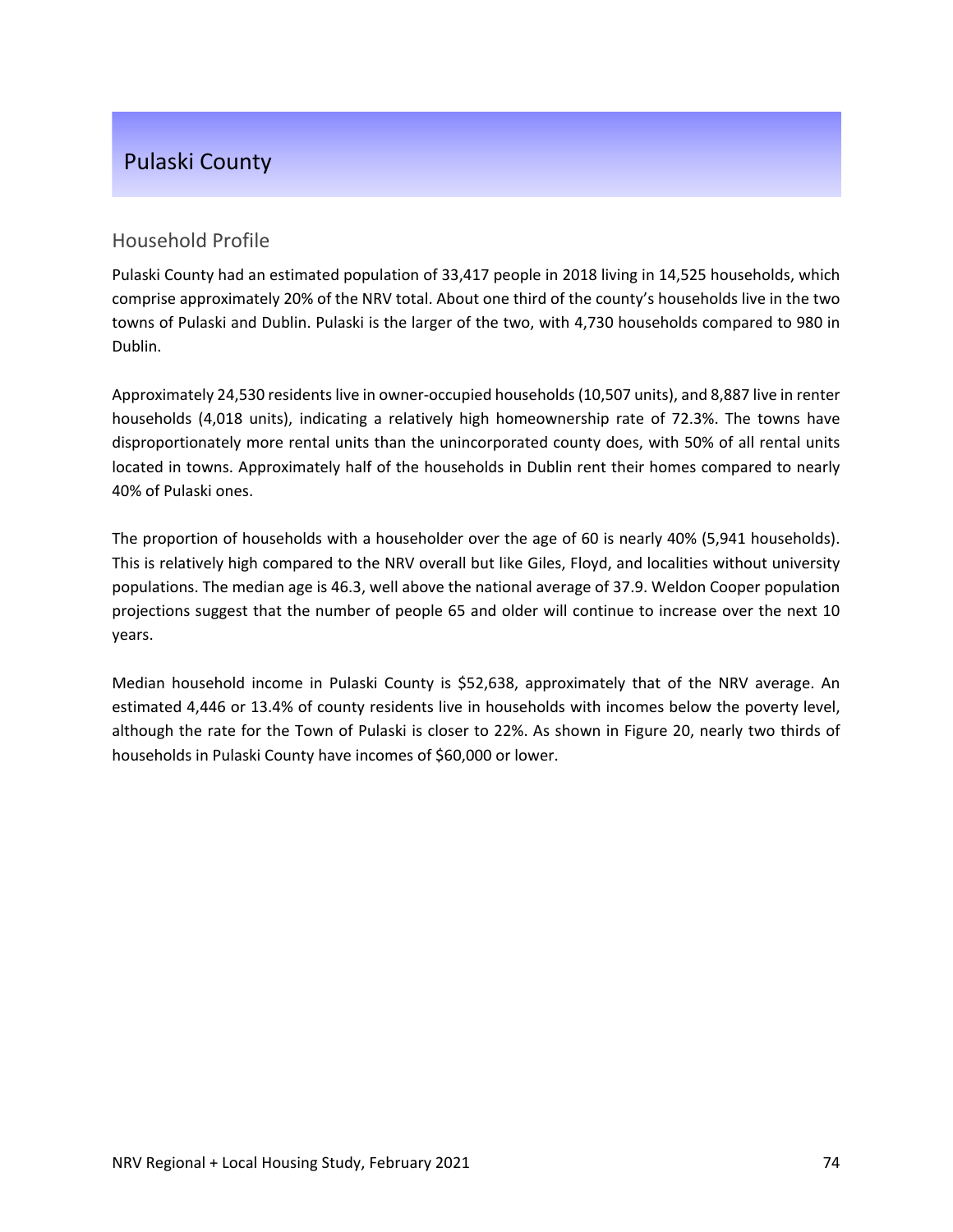

More than 2,200 households in Pulaski pay more than 30 percent of their income for housing and therefore may need more affordable housing. Although renters have higher rates of cost burden, most cost-burdened households in the county are owners. Almost 30% of renter households pay more than 30% of their income on housing costs compared to only 16% of owner households.

## Housing Stock Profile

Existing housing stock in Pulaski is located mainly in several small, urbanized areas north of Claytor Lake and the New River, including the Towns of Pulaski and Dublin as well as the county Fairlawn area across the New River from the City of Radford. In addition to having the best access to roads, utilities, and amenities such as shopping and public services, these areas are also near the county's employment hubs, including several large manufacturing firms near Interstate 81 as well as retail and professional services.

Several areas along rural roads and highways have significant residential development, including large mobile home developments along state highways, along the frontage of rural farm roads, and in small communities such as Draper and Parrott. The section of Pulaski County on the south shore of Claytor Lake and the New River is less developed and is geographically isolated from much of the county's infrastructure, requiring costly upgrades to expand water/sewer systems and broadband availability. Small communities on the south side of the lake include Allisonia, Hiwassee, and Snowville, and Claytor Lake itself has both campgrounds and housing developments along portions of the shore.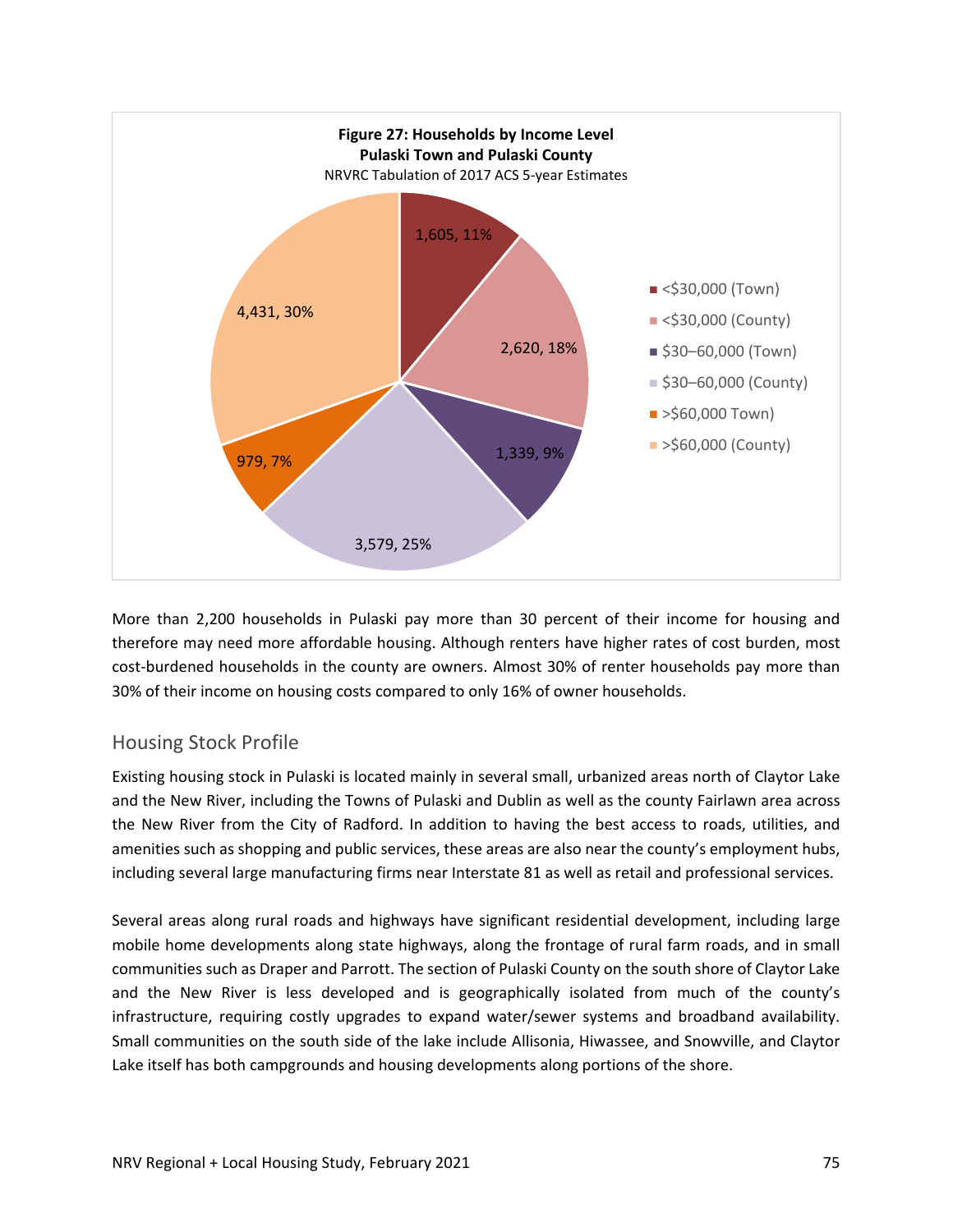Each of the communitiesin Pulaski County has different development patterns and housing characteristics based on the history of industrial development and growth in the NRV region. Residential and industrial buildings in the Town of Pulaski reflect the strong growth of the town during the early and mid-20<sup>th</sup> century. Numerous historic buildings and large portions of the housing stock are at least 50 to 100 years old. Although some smaller farming communities may have been there before, rural areas have a very varied housing stock of old and new development and include many modular and manufactured homes. Housing in Dublin and Fairlawn reflect post‐WWII development and the new industrial facilities along the interstate, with several older neighborhoods as well as newer subdivisions.

In recent years, Pulaski County has developed more "bedroom community" subdivisions, which allow workers to live in Pulaski County and travel to jobs at regional employment hubs in the universities and industrial parks as well as nearby shopping. The ongoing development of the subdivisions near the Pete Dye River Course in Fairlawn and a large, proposed subdivision community adjacent to the new Pulaski County Middle School between Dublin and Pulaski represent the largest areas of ongoing new development.

The age of the Pulaski County housing stock is like that in the rest of the NRV, with concentrations of older housing in the towns and village areas and newer developments in subdivisions around the county. About 26% of the 17,266 housing units in Pulaski County were built since 1990 (4,531 units). The remaining 74% are older: 8,084 units were built between 1960 and 1989, and 4,651 were built before 1960.



<sup>\*</sup>Although the sample of existing homes built since 2010 in Pulaski is too small to provide a reliable estimate, between 163 and 383 homes were built in this period.

Of the estimated 4,814 residential units in the Town of Pulaski, 48.5% were built before 1960. The town has many well-preserved historic houses from the early and mid-20<sup>th</sup> century that provide unique housing options at relatively low prices. Moreover, several investors are working to rehabilitate historic houses in the residential historic district. Other neighborhoods with older housing stock have units that have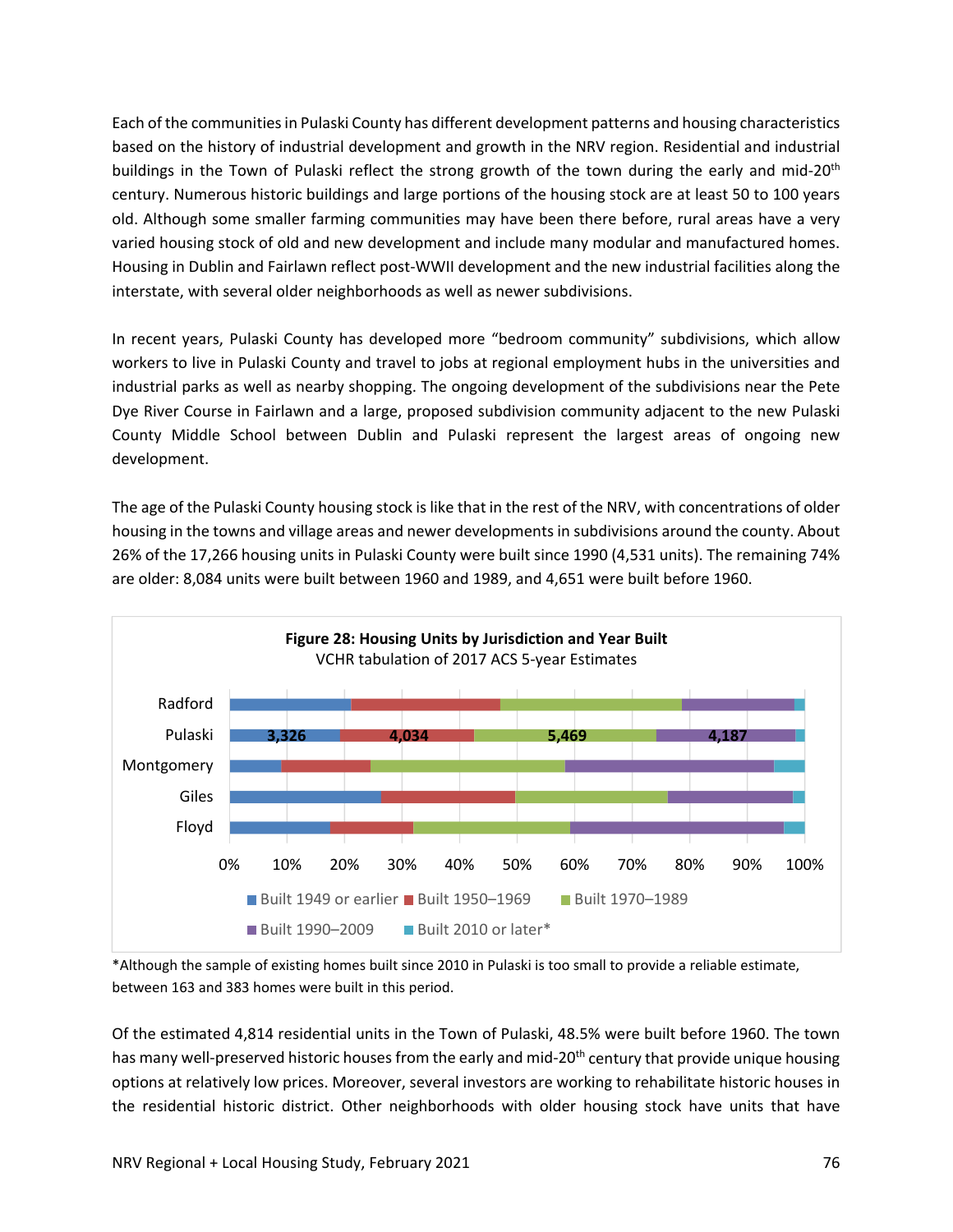significant maintenance, disinvestment, and blight issues, including some abandoned or uninhabitable units. Town code enforcement and tax sale efforts seek to remedy the worst conditions and rehabilitate or redevelop these older structures.

In total, 16 percent of Pulaski County housing units (2,712 units) are vacant, many of which are vacation/recreation homes or market vacancies (for-sale or for-rent). More than 1,000 units are long-term vacancies: abandoned, slated for demolition, or otherwise held and not occupied long term, more than 300 of which are in the Town of Pulaski. The sample of units that are vacant for‐sale and vacant for‐rent is too small to provide a reliable market vacancy rate. However, a drop in median days on the market and an increase in median sale price and median contract rent indicate increasing demand for housing units.

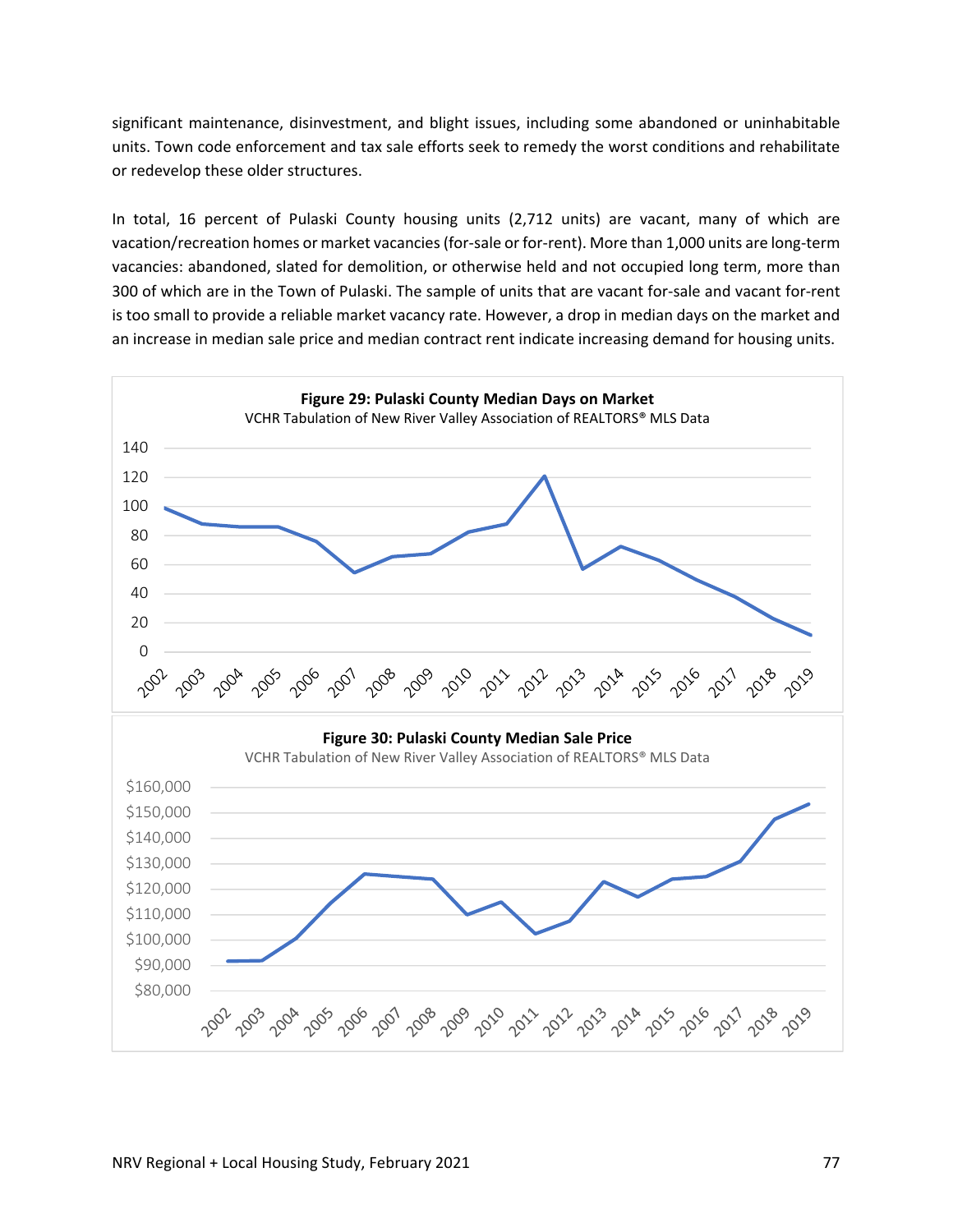Pulaski's median sale price has risen 32 percent by 2019 since its pre‐recessionary peak in 2008, and median days on the market fell to 11.5, which is an 82 percent decrease in the same period.

Median gross rent for rental units in Pulaski County is \$657, well below the regional average of \$857. As noted previously, few rental opportunities exist, especially in newer developments. Median monthly owner costsin Pulaski County are \$1,088 for units with a mortgage and \$373 for units without a mortgage, somewhat lower than the regional average.

### Housing Need

This section highlights the most prominent housing challenges and opportunities, but is not exhaustive. Many challenges discussed this local profile are not limited to Pulaski County and its towns and influence communities throughout the region. As such, many of the opportunities and strategies are addressed by regional and partnership approaches. The Local, Partnership and Regional Strategies(separate document) detail opportunities and actions each jurisdiction can undertake to promote the health of our region's housing market and submarkets.

#### Challenges

Pulaski County has many older housing units that have maintenance or upgrade needs as well as many units in need of expensive repairs to remain or become habitable and compete with better housing options. Some neighborhoods require significant investment to preserve and upgrade aging housing stock or targeted redevelopment to add more modern housing options. The aging housing stock is located not only in the historic industrial towns but also in rural areas with aging mobile home parks and farmhouses.

The aging population in Pulaski County may require different housing features and community amenities from their current ones. Focus group participants mentioned issues such as a lack of newer single‐level housing models and the need for more walkable communities with nearby amenities and shopping. These amenities are critical to housing demand among other groups, including families and young professionals. The town and county are working to facilitate development in areas with existing amenities to attract new residents from around the region to Pulaski communities.

Many residents in Pulaski County and the NRV, especially those at the lower end of the income scale, struggle to find affordable and appropriate housing options. As in other NRV localities, lower‐income residents and especially renters struggle to find affordable, appropriate housing near jobs and amenities. Although Pulaski County has relatively few rental options, it is an affordable place to live for both renters and owners if housing is available.

#### **Opportunities**

Although the county's residential population has been shrinking slightly as the rest of the region grows, job growth presents an opportunity to attract workers to live there. Pulaski County is capitalizing on commuters to the region's well‐paying jobs, with several high‐end subdivision developments planned or